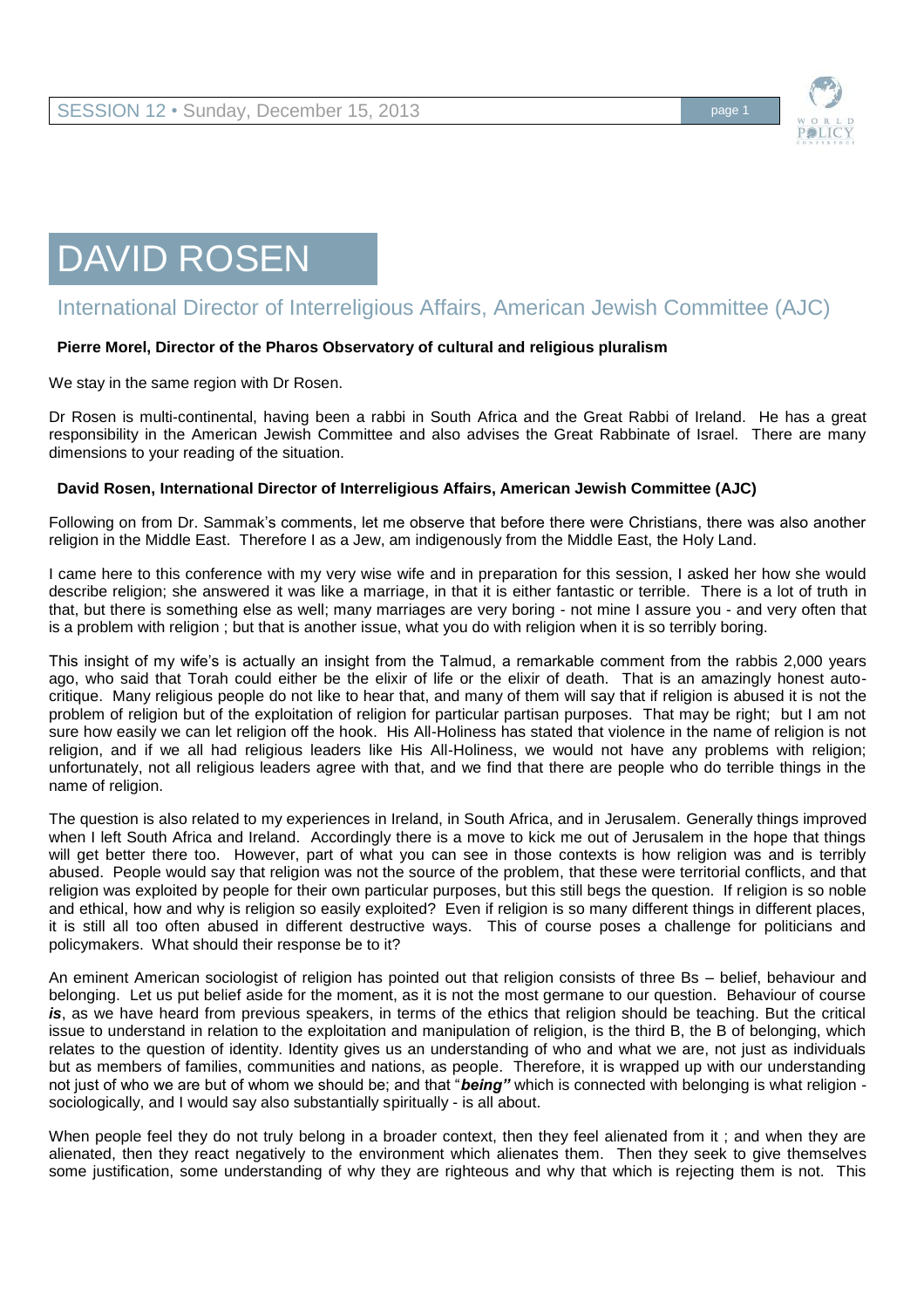

reflects our understanding of who we are, and because religion seeks to give meaning to that understanding, religion itself is so inextricably bound up with self-understanding.

The Pew study indicates that 85% of our world today defines itself in religious terms. That might sound strange to western European ears, but that means that "secular" Western Europe is part of that tiny 15%. But if we do not want people who feel religiously connected, especially in immigrant populations, to feel alienated to the extent that they turn to those religious sources, and exploit them in a violent way, we have to ask what is the correct thing to do. It might have sounded right in Egypt in the 1920s to say, 'Religion for God and a nation for the people,' but that is not a reality anymore. In parenthesis I would say that I am actually quite fascinated to know what it meant, whether it meant God was in a little church in the parish and had nothing to do with health, social services, wellbeing, the empowerment of women, dealing with poverty, and therefore dealing with all the social issues? It is a problematic idea if not disingenuous, but even if you agree with that slogan, it simply will not work today. As indicated, many from the 85% I spoke about, are now in that "secular" world that defined itself within the 15%. Today, to believe that you can privatise religion and say it is for the home but not for the public square is to live in Cloud Cuckoo Land. That is not the reality anymore; there is a different world you have to contend with, and politicians have to address the suibject in a different way from the past.

Simply put, politicians cannot afford to ignore that dimension and do so at their peril. If you do not want religion to be part of the problem, you have to make it part of the solution. You can see how that was done well in the places where I lived: in Ireland, after religion was exploited so terribly, it was a critical factor in bringing dignity and mutual respect on the part of the politicians as a source of healing in that society; in South Africa, it was not just that Desmond Tutu was a charismatic man, but that all the religious leaders fashioned a new understanding of a social contract in South Africa. The politicians, and especially Mandela, understood profoundly that if you do not want religion to be part of the problem, you have to make it part of the solution.

That is the case in the Middle East, and I cannot talk about the whole of it, but when the Arab Spring broke out, a major European media print forum contacted me and asked what my advice to Europe would be. I said that I understood Catherine Ashton was on her way to the Middle East, and while meetings with the heads of all the different factions were important, it was important also to meet with mainstream religious leaders, not to marginalise them and simply play into the hands of the militants. Obviously, I was just talking to the wall. When people woke up to the importance of engaging religion, it was a little late in the day, and it is the same where I live, in Jerusalem. We have managed to form a Holy Land Council which represents all the religions of the Holy Land. It came out of a meeting in Alexandria in 2002, and this Council has been around since 2007-2008, involving the Palestinian Muslim authorities, the Chief Rabbinate of Israel, and all the patriarchs of the Holy Land. This council has three purposes: to keep open avenues of communication between religious leaders, to combat incitement and defamation, and to support a political solution to the conflict so that two nations and three religions may flourish in the land.

Have any of the politicians engaged the council? It is not so difficult to understand the caution of the local leaders if they do not see the international brokers taking the religious leaders seriously. The Americans who are coming to try to bring some form of resolution to the conflict have ignored, not just the Council, but all the religious leaders. I do not know how many times Senator Mitchell was in the Holy Land, and Senator Kerry is coming and going, and even has a representative in Martin Indyk living there. They have not met with a single religious leader, not with a Christian leader, let alone with a Muslim or Jewish leader, let alone with the Council.

What is this syndrome? This is what Socrates referred to as *akrasia*. It means you work against your own interests, because you are saying to those religious leaders that, at best, they are irrelevant, and at worse they are part of the problem. It becomes a self-fulfilling prophecy, because religious leaders and many in their communities then conclude that what politicians are doing is not in their interests. Unfortunately, in our part of the world, although the Christian leaders are better, most of the Muslim and certainly the Jewish leaders are not of the highest quality, and the people in the positions are not the most spiritual, not the most learned, not the wisest and not the best, but that certainly does not mean they are irrelevant. They are in positions that represent the identities of the peoples, the belonging of the peoples, and if you do not address this issue of identity and belonging, it will come back to haunt you. You have to make it part of the solution if you do not want it to be part of the problem, and as soon as politicians and diplomats understand that, the quicker they will work for their own interests and not become chronic akrasiacs.